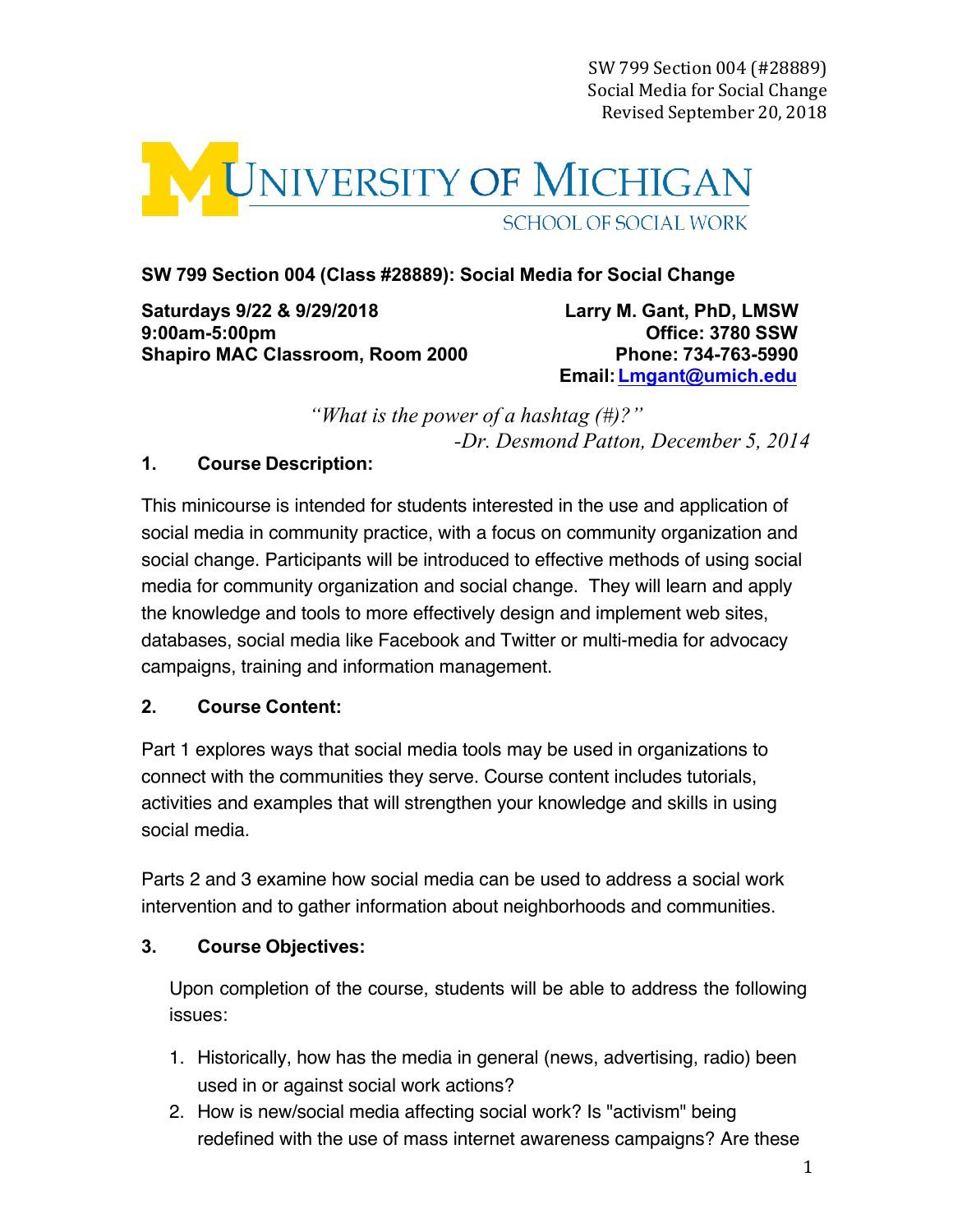tools useful for community organizing and policy work?

- 3. Case studies and examples of social media being used effectively for social and political action
- 4. Since new media is still in its early stages, a lot of agencies and orgs don't have established guidelines or best practices yet. What would I advise?
- 5. How can or how should social workers utilize social media in light of issues of access and the "digital divide"?
- 6. Are different parts of the US and the globe using new media to community organize, and how does that compare with Metro Detroit?

This course is based on a participatory, active learning approach, with an emphasis on peer-to-peer learning. The course is project based; students will create and publish social media artifacts. *Students are urged to bring cell phones and tablets; the social media artifacts will need to be optimized across platforms.*

Participants are expected to come to the course with ideas about how their organization or programs can integrate or further develop the use of information and communication technologies (ICTs) and social media within the program. Participants will do the required reading, prepare assignments and participate in group discussions.

# **Course activities: Highly Active Lab/Consultation Mode; Micro-sessions interspersed throughout.**